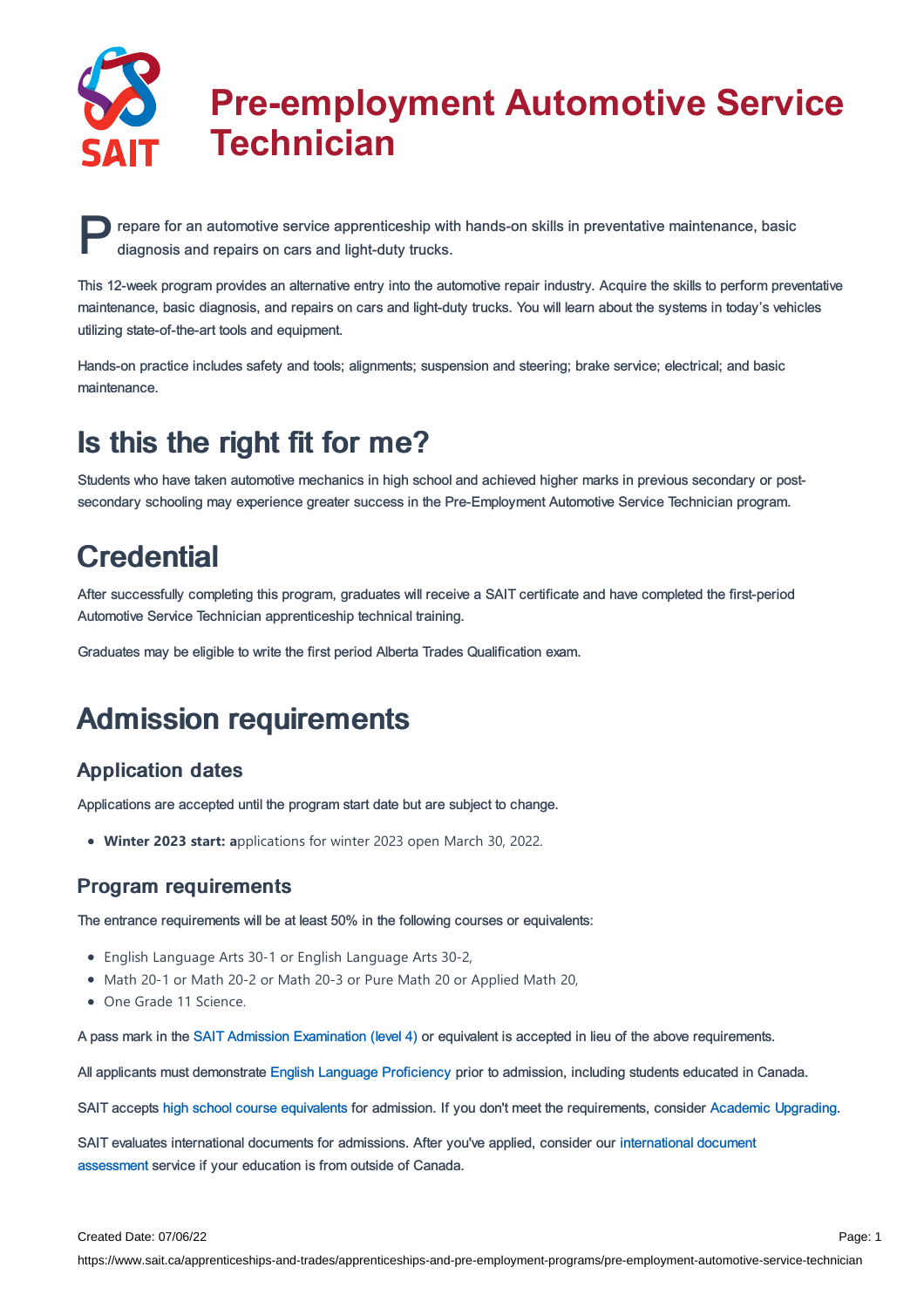#### Direct entry: Four-step process

**Step 1:** Read the program information to see the qualities needed for student success.

**Step 2:** Ensure that you meet all of the admission requirements listed above.

**Step 3:** [Apply](https://www.sait.ca/admissions/apply) to Pre-Employment Automotive Service Technician and submit your transcripts and/or [anticipated](https://www.sait.ca/admissions/after-you-apply/transcripts-and-supporting-documents) final grades.

Admission will be extended on a first-qualified, first-offered basis until the program is full.

**Step 4:** Find out how to monitor your application status after you [apply](https://www.sait.ca/admissions/after-you-apply/tracking-your-application).

### Communication during admission

Email is the primary source of communication during the selection process. Ensure your personal email account is managed appropriately to receive our emails, files and communications. We recommend you add the [transportation.info@sait.ca](https://sait.camailto:transportation.info@sait.ca) domain to your safe senders' list or you risk missing critical email messages.

## Costs 2022/23

#### Domestic tuition and fees

Cost per credit: \$511

| Year | <b>Number of semesters</b> | <b>Tuition fees</b> | <b>SAIT fees</b> | Saitsa fees* | <b>Total</b> |
|------|----------------------------|---------------------|------------------|--------------|--------------|
|      |                            | \$6,132             | \$149            | n/a          | \$6,281      |

### SAIT fees

- Campus athletic and recreation fee: \$49
- Universal transit pass (Upass): n/a
- Student support fee: \$50
- Student technology fee: \$50

This program is eligible for Canada Alberta Job Grant [funding](https://www.sait.ca/business-and-industry/canada-alberta-job-grant)

#### Saitsa fees

#### Student Association fees

Students registered in pre-employment programs do not pay student association fees.

#### Health and dental fees

Students registered in pre-employment programs are not eligible for health and dental plans.

### Books and supplies\*

Books and supplies are approximately \$1,000 per full-time year.

For an estimate of the costs associated with purchasing a computer that meets the program's hardware and software requirements, see our [computers](https://www.sait.ca/student-life/technical-support-and-resources/computers-and-laptops) and laptops page.

#### Created Date: 07/06/22

https://www.sait.ca/apprenticeships-and-trades/apprenticeships-and-pre-employment-programs/pre-employment-automotive-service-technician